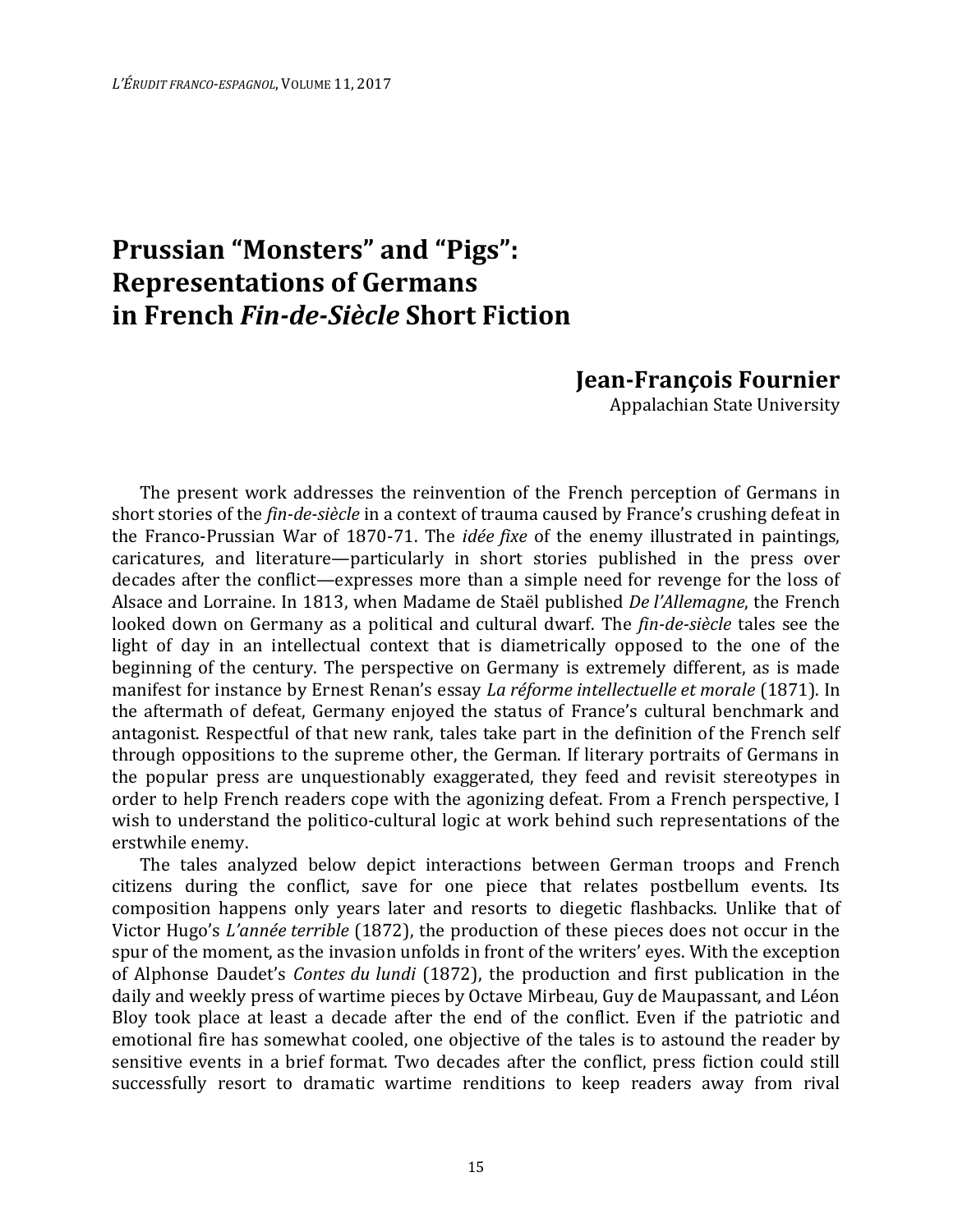publications. In the tales, the war of 1870 assuredly retains its tragic appeal, as the mystery of why the country so completely collapsed in defeat within a few months remains intact.

In a recent book dedicated to depictions of Germany in French literature, Wolfgang Leiner dedicates an important section to the nineteenth century. One chapter titled "Das Ende der deutschen Idylle" ("The End of the German Idyll") addresses the disappearance of the myth of an ethereal Germany, thereby creating space for contingents of clumsy, dullwitted Bavarians and stiff Prussian officers (187-203). In the wake of that reassessment, fiction after the Franco-Prussian War reflects an almost unbridgeable change in the perception of the other.

On a more practical level, the new literary depictions of Germans do not embrace realistic imperatives but rather a revanchist attitude: "Dass diese Bilder in dem hier betrachteten Zeitabschnitt nicht immer Ergebnis eines Bemühens um Wahrheit sind, sondern ihre Existenz einem Bedürfnis nach Revanche verdanken, liegt oft genug klar auf der Hand" (193).1 Leiner sees for example in "Mademoiselle Fifi"2 by Maupassant an attempt to let off chauvinistic steam through the crude representation of wanton brutality in Prussian aristocracy. Images of Germans achieve a therapeutic function in the text by offering vicarious revenge. For instance, the murder of a sadistic officer at the hands of a woman serves such a purpose. It is difficult to dismiss such a utilitarian element of revenge (or call for revenge) in fiction, when the former enemy appears capable of blatantly outrageous behaviors.

Leiner's analysis can benefit from the reading of a wider corpus of texts of the *fin-desiècle*. The revanchist function and the denunciation of racial drifts are undeniable in the literature of the last decades of the nineteenth century, but one must not forget to include the short stories published in the press, as they assume a specular role by means of a strong series of antitheses. Exposing the faults of an enemy serves a purpose of selfdefinition by the French precisely through the display of what they are not.

Characteristics of the literary caricatures offered in the tales consist of a debasement of the enemy and, to an extreme degree, of a questioning of their humanity. A first discursive line about the opponent takes root in animal and grotesque realism. The reader witnesses a becoming-animal, but with no positive line of flight. Far from any promising potentiality in meaning, the metamorphosis of the enemy relies only on the classical superiority of mankind over animals. To understand the actual meaning of such degraded portrayals, it is first necessary to replace them in the wake of a French Romantic myth of Germany.

During an exile caused by her opposition to Napoleon I, Germaine de Staël set about compiling her impressions of the intellectual and cultural life in Germany. In her work, the goal is not chiefly to criticize France from the exterior or to sing undue praises of her host country. Madame de Staël seeks instead to acquaint her fellow citizens with neighbors scorned for centuries as being unrefined. She does that by showing the worthy intellectual achievements of which they are capable, especially in the artistic domain. The resulting book came into existence in 1813, when Germans did not arouse much interest and concern among the French audience still accustomed to Napoleonic victories and

 $1$  "The fact is often obvious that these images from the examined period do not always strive to reach the truth, but rather owe their existence to a need for revenge." My translation.

<sup>2</sup> First published in *Gil Blas* in 1882.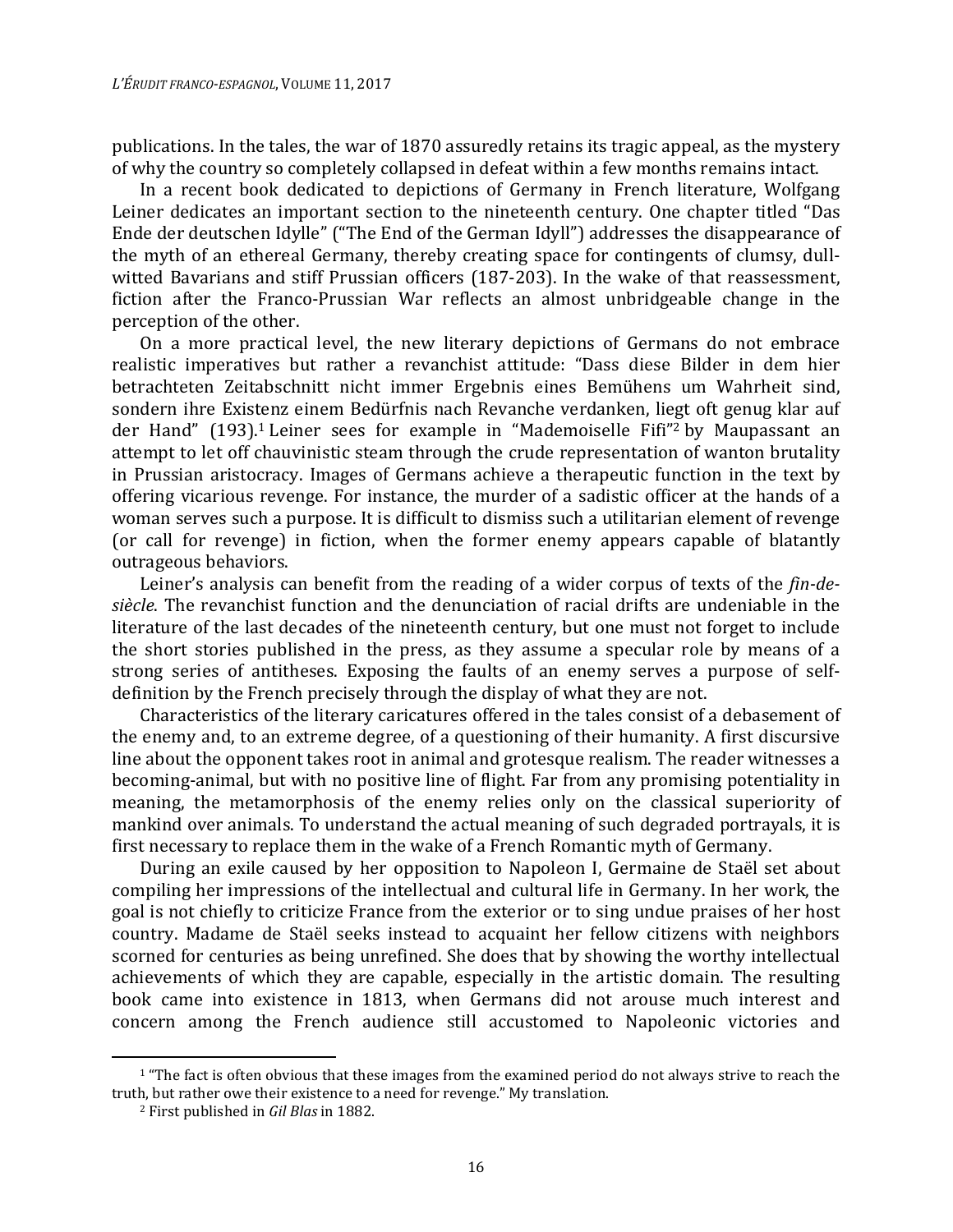convinced of their cultural ascendance. Success among French Romantics in the 1820s corrected a modest inception, and over the next decades *De l'Allemagne* became the chief reference on Germany and its culture, both endowed with a breath of fresh air. Germans formerly existed in the French imaginary as fierce mercenaries (*reîtres*) on the payroll of various European armies. Madame de Staël's text strongly influenced the perception of Germans, for it shed light on dominant traits of German psychology. Leaving aside the question of the accuracy of those depictions, Madame de Staël left a lasting impression. Fifty years and a major conflict against France and the Zollverein under the aegis of Prussia would be necessary for the French to once again revise the perception of their neighbors.

Conceding a lack of political unity and cultural uniformity, *De l'Allemagne* instead draws the attention of readers to several general traits of the Germanic world. For example, rejecting old prejudices among the French of that time and dismissing the alleged lack of intelligence of their neighbors, the author argues that German people are endowed with a proclivity for intellectual work. She praises such an ability more specifically by granting her hosts a natural inclination toward literary and philosophical questions served by an undeniable diligence: "La puissance du travail et de la réflexion est . . . l'un des traits distinctifs de la nation allemande. Elle est naturellement littéraire et philosophique . . ." (57). *De l'Allemagne* salutes the contemporary achievements of German Romanticism in literature and idealism in philosophy, at a time when authors such as Kant, Fichte, Goethe, and Schiller remained nearly unknown in France.

A key trait attributed to her hosts establishes a divergence of temperament between the two peoples: "C'est l'imagination, plus que l'esprit, qui caractérise les Allemands" (57). If Germaine de Staël sees great potential for creativity in both worlds, the two cultures exert their aptitude toward elevation differently. The German faculty of representation that leads to artistic creativity lies in contrast to French wit, associated with the idea of the lightness and swiftness of mind. If the German thinker is not as mercurial as the French salon dweller, he can nonetheless not only travel upward to the sphere of ideals, but also dig deeply into the realm of concepts. That explains why Madame de Staël sees Germans as generally less frivolous than their French counterparts.

Such depictions outlived the French Romantics to become commonplace, for roughly a half-century later in *Le dictionnaire des idées recues* (1911), Gustave Flaubert qualifies the Germans as "Peuple de rêveurs (vieux)" (304). The conflict had not yet taken place on battlefields since the innocuous cliché of Romantic reverie still prevailed; however, ironically enough, the parenthetical nuance that follows shows that such judgment would possibly have to be re-evaluated. Idealism, or the fondness for inhabiting dreams, and daydreaming, as the activity of being lost in one's reverie, joined a traditional ethnographic vein exploited by writers for centuries.3 Germaine de Staël takes over with observations of poor spontaneity and dexterity in action: "Les Allemands, à quelques exceptions près, sont peu capables de réussir dans tout ce qui exige de l'adresse et de l'habileté : tout les inquiète, tout les embarrasse, et ils ont autant besoin de méthode dans les actions que d'indépendance dans les idées" (63). Those attributes of diligence, clumsiness, and reverie remained intact in the French mind at the outbreak of the Franco-Prussian War of 1870-71.

<sup>3</sup> See Hugues Marquis (283-84).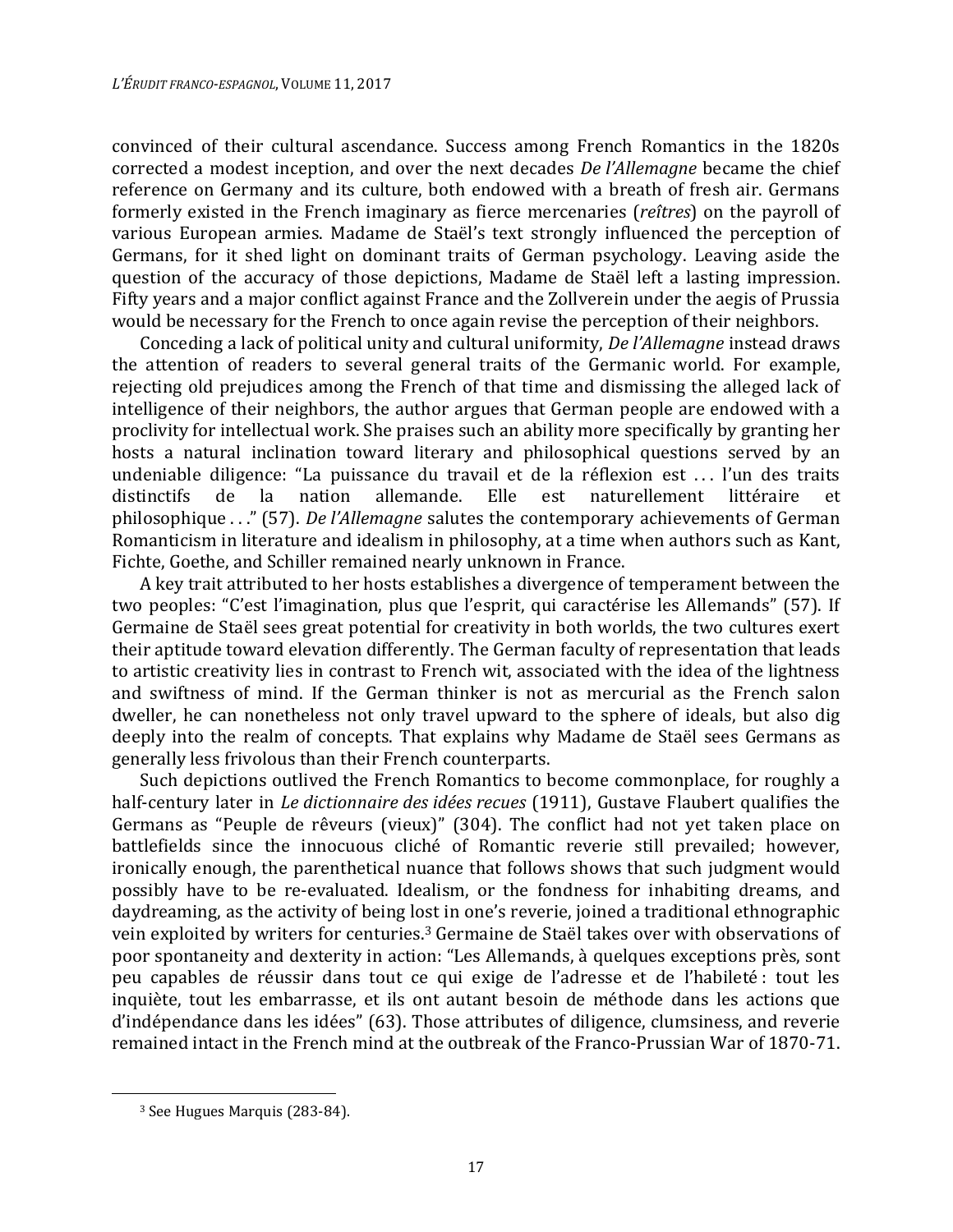Subsequent to contact between the populations and the occupiers, however, several French writers would of course transform those perceptions of Germans.

In *L'année terrible*, published in 1872, Hugo writes his first poems in a tone far from hostile toward the Prussian opponent. Even when the foreign troops tighten their hold of wide parts of the country, Hugo offers a heroic and powerful depiction of the victor: "Aucune nation n'est plus grande que toi" (36). Germany is still the country of music and of poetic reverie,4 a correspondence for which other writers will rebuke Hugo on grounds of a lack of patriotism. It is only when the people of the capital are driven to extremes to survive that the tone of reverence for a dreamlike, spiritual Germany progressively fades away, and the poems comes to take a darker, more ominous glance at the attacking troops. The opponent has become a mere barbaric horde accused of plundering and raping the feminized capital and country. Through defeat, Hugo sees France as the paragon of civilization, whereas Germany plunges into barbarism.<sup>5</sup>

Following the Franco-Prussian War of 1870, images of Germans drift toward the lower areas along a vertical axis of human dignity. In a significant number of short stories, German characters seem to lose what makes them fully human. An animalization and grotesque nature contribute either to belittle the enemy and render it less frightening or to explain its behavior. Several German characters therefore do not appear as authentic human beings, as if the alleged distance from mankind could explain the deeds committed by the troops. Bestiality emerges as a characteristic of the whole country. Through the use of synecdoche, parts of the animal body emerge and leave the reader to guess the whole nature of the victor. In "L'obstacle" by Bloy,<sup>6</sup> the narrator relates the desperate defense of Le Mans by French troops in the middle of January 1871. Therein, weather conditions are terrible, while snow is written to perpetrate its homicidal role as if coming out of the snouts and nostrils of a victorious Germany ("mufles ou ... naseaux de toute cette Allemagne victorieuse" [57]). Such a synecdoche causes Germany to metaphorically appear as an indistinct bovine herd, if not as murderous bulls. The tone of the tale is indubitably not satirical and Germany emerges as a threatening mass.

Threat also manifests through the predatory behaviors of individuals. Similarly to drawn caricatures of the period and of the First World War, Prussians are not associated with their national emblem, the royal or imperial eagle, but mostly with the pig. Tales very often exemplify the hyperactive libido of the troops, and the pig becomes the adequate animal for such representations, for it is considered unrefined and impure. In "Les créanciers de l'État,"7 Bloy introduces us to a Prussian colonel ready for sexual intercourse

<sup>4</sup> "La musique est ton souffle ; âme, harmonie, encens" (37).

<sup>5</sup> In the poem "À qui la victoire définitive ?" Hugo prophesizes that German strength will surrender to a kind of progress embodied in French higher culture: "... c'est nous qui prendrons l'Allemagne. Écoutez : / . . . / Voir chez nous les esprits marcher, lire nos livres, / Respirer l'air profond dont nos penseurs sont ivres, / C'est rendre à son insu son épée au progrès" (71). The judgment is not based only on purely intellectual grounds, but also on political ones with a strong emphasis on ideals of justice and freedom (72). In September 1870, Napoleon III "le Petit" abdicated, and France embraced the republic as its official political regime from the balcony of the city hall in Paris. In January 1871, Wilhelm I was proclaimed German emperor in Versailles.

<sup>6</sup> The tale was originally published in the periodical *Gil Blas* in 1888 and later in the book *Sueur de sang* in 1893.

<sup>7</sup> First published in *Gil Blas* in 1893.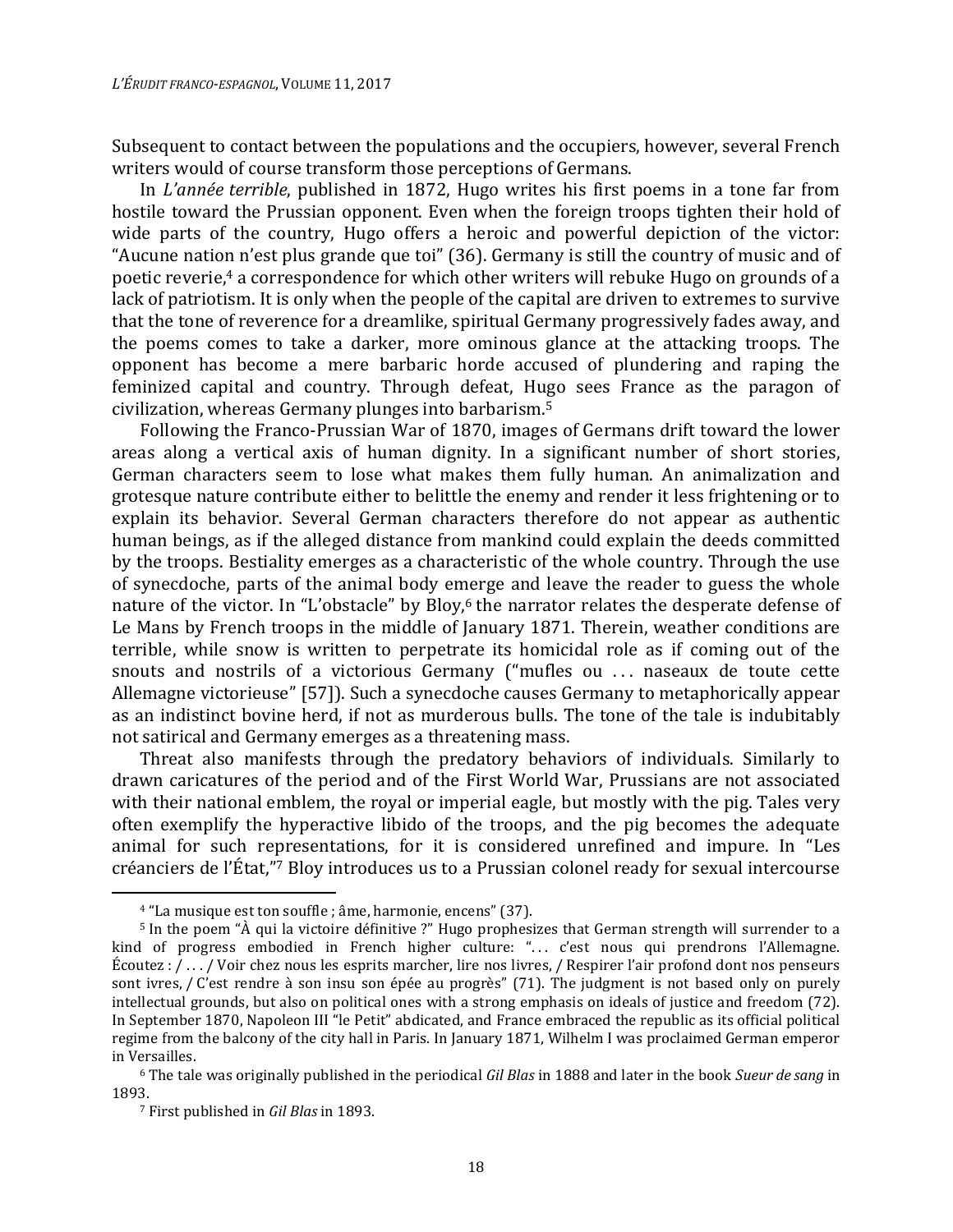after slaughtering the population of a French village. Summoned to satisfy the sexual appetite of the officer, the young Solange Thibaut offers a disgusted rejection: "Sale cochon ! répondit la fille, me prends-tu pour une truie, par hasard" (181). The distinction between the population and the predators could not be more obvious than in that tale.

In "Saint-Antoine,"8 Maupassant offers a different angle to the animal metamorphosis when a Prussian soldier becomes the pet of a wily Normandy farmer. The first encounter between the two characters establishes a connection between the heaviness and complexion of the German and his apparent psychological limitations: "Le père Antoine, devenu pâle, regarda son Prussien. C'était un gros garçon à la chair grasse et blanche, aux yeux bleus, au poil blond, barbu jusqu'aux pommettes, qui semblait idiot, timide et bon enfant" (773). The tale offers a progressive transformation of the soldier into a pig under the fascinated glance of the Frenchman. The closer the relationship with the Prussian, the fuller the animalization, as the German is fattened and pinched on his thighs. Antoine walks him around the village so that other farmers may admire his increased weight: "Tenez, v'là mon cochon, r'gardez-moi s'il engraisse, c't'animal-là" (774). Antoine's "pig" patiently gives in to the game until a drinking binge turns to open hostility. After a fight, the Prussian is murdered by Antoine with a pitchfork and buried in a manure pit. The occurrence shows that the domestication of the enemy cannot be fully achieved; French citizens try to adopt Germans, whose wild instincts return to the surface and lead to death.

Pigs and bovines are not thought to be noble animals, and their link with the livestock and lower biological needs is clear. Such needs are emphasized and even hyperbolized in the occupying troops and reflect their primitive nature. In that regard, "Les créanciers de l'État" recounts the tribulations of the population of an invaded village including massacres, rapes, and looting by the Prussians. Bloy's embarrassing satire does not spare the local bourgeoisie, who tremble more because of their expected accommodation and feeding of the troops than of the surrounding atrocities. The satirical effect is reinforced by the amplified bodily needs of the victors: "Arrivée des Prussiens, retour de la chasse. Il ne faudrait pas trop compter sur leur douceur. — *Fleisch ! Vine ! Côgnac !* Bien *mangir !* Bien *couchir !* Bien *abreuvir !*" (179-80). The text mocks the bourgeoisie who do not want to share their food and comfort to assuage part of the rage of the invaders on the population. Bloy seems to relish the sarcastic vein in which stinginess meets disproportionate appetites and physiological needs. The invaders are characters with gargantuan needs, and Bloy makes no exception for their leader, as all of them have boundless appetites: "... Messieurs les Prussiens ont combattu toute la journée pour l'Allemagne, pour leur Empereur plein de saucisses et pour l'Évangile de leur Empereur" (180). Like his people, the German emperor is represented as stuffed with sausage, an obviously unrefined food for the French, which once more associates the country's bellicose drives with enormous lower appetites.<sup>9</sup>

 $\overline{a}$ 

<sup>8</sup> First published in *Gil Blas* in 1883.

<sup>9</sup> Such representations are not original in the sense that the French press had already represented German soldiers and their leaders gorging on food and territories for almost two decades. For Michael E. Nolan, those negative representations of Germans published by Bloy are partly outdated by 1893 (29-30).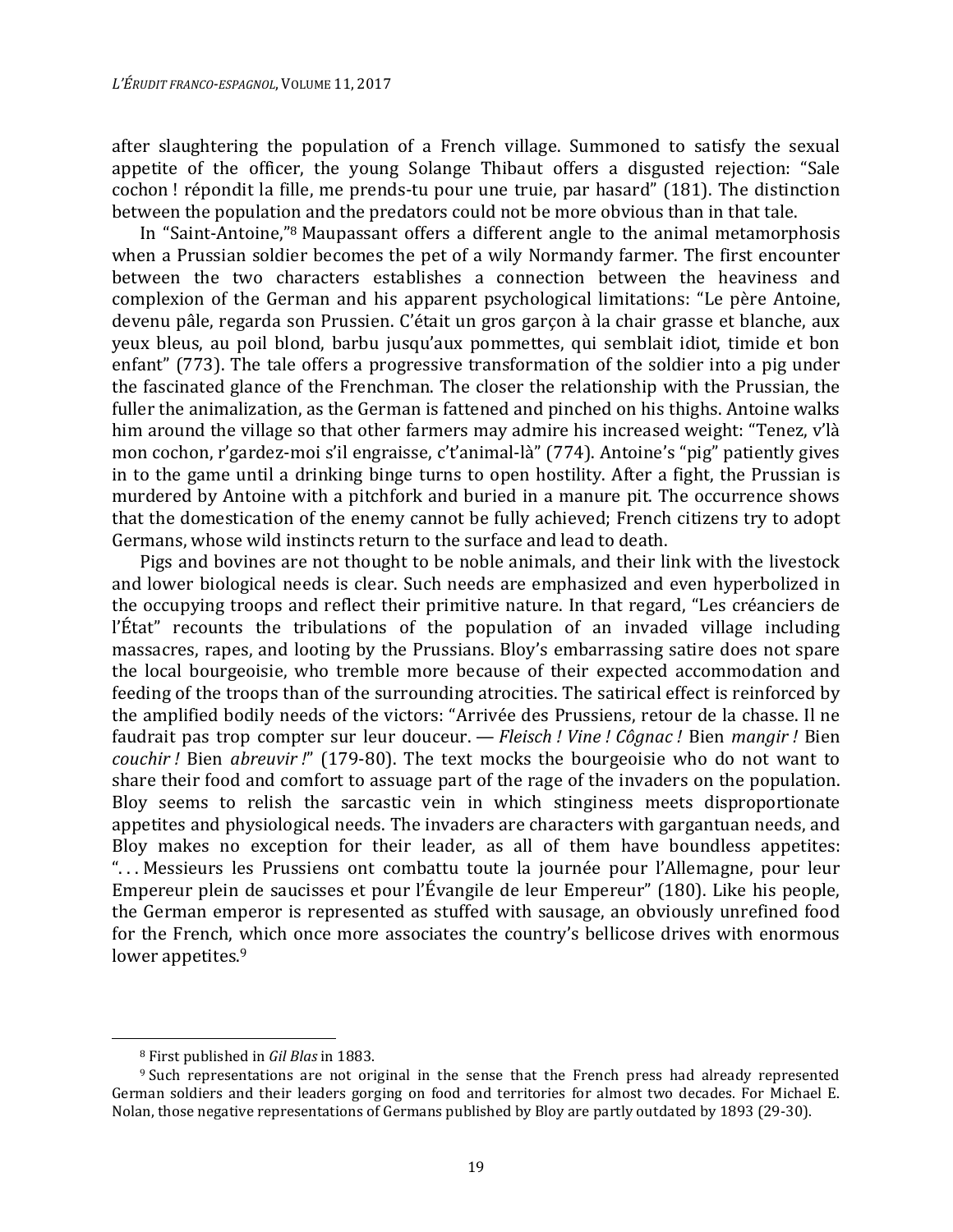In "Un épouvantable huissier,"10 the same author expresses similar ravenous cravings in an epigraph borrowed from fourteenth-century chronicler Jean Froissart, which depicts the Germans as greedier than pagans and Saracens (122). The tale details a quasi-Rabelaisian inventory of a looting of the village of S…: "Beurre, pommes de terre, café, chocolat, sucre, vin, eau-de-vie, volailles, lapins et chats, tout leur est bon, rafle complète. L'Allemagne s'empiffre à crever" (124). The food variety engenders an impression of indiscriminate accumulation by an enemy prone to satisfy its appetite with cats. Such a stockpile of goods clearly puts the emphasis on quantity rather than quality, the impression of which is reinforced by a register of vocabulary that is deliberately colloquial. German troops do not feed but instead stuff themselves to death. Once the disproportionate stuffing is done, the evacuation leaves the city entirely ravaged:

Les Prussiens décampèrent à huit heures du matin, laissant leurs crottes, quelques maisons incendiées et brûlant encore, quelques habitants discourtois estropiés ou massacrés, soixante-dix-sept femmes ou filles excessivement violées, et l'annonce délicieuse d'une seconde multitude qui n'attendait que leur départ pour les remplacer. (126)

In that passage, Bloy delivers another accumulation in correlation with the German occupation. In the place of innocuous goods, violent acts and destruction plague the village and aim to instill a dramatic vein in the narration. Derision, however, counterbalances the emotional tone by means of the scatological detail of excrements left by the occupying forces. In spite of their thematic differences, both accumulations create effects of grotesque realism.

In *Rabelais and His World*, Mikhail Bakhtin provides a reading of Rabelais's work through a description of its roots in folk culture. He develops the key notion of grotesque realism that relies upon the "degradation . . . , the lowering of all that is high, spiritual, ideal, abstract; it is a transfer to the material level, to the sphere of earth and body in their indissoluble unity" (19-20). That characterization of German appetites falls to some extent into the category of a grotesque realism because of the degradation that fiction operates on the refined Romantic myth of Germany. Madame de Staël's inscription of German elites in the unearthly realms of poetic and philosophical meditation is there brought back to the most profane domain of bodily appetites.

In relation to its comic aspect, Bakhtin establishes a significant difference between grotesque realism and modern satire, in the sense that the former, far from opposing the object of mockery, rejuvenates it as part of the cosmos. Grotesque laughter grants its regenerative powers to the world in a festive context (21). Even if the festive and cosmic aspects mentioned by Bakhtin in the economy of the popular culture are missing in Bloy's and Maupassant's texts, the images proposed in the tales achieve a part of the rejuvenating process. The two writers use the presence of dark humor in the process of grotesque fictional representation to avert deep anxiety even if the reader is not literally in a world of carnival. It is as if writers sought to exorcise trauma through a language of reversal: the permutation of the lower aspects of the reality and of the upper strata of the myth.

-

<sup>10</sup> First published in *Gil Blas* in 1893.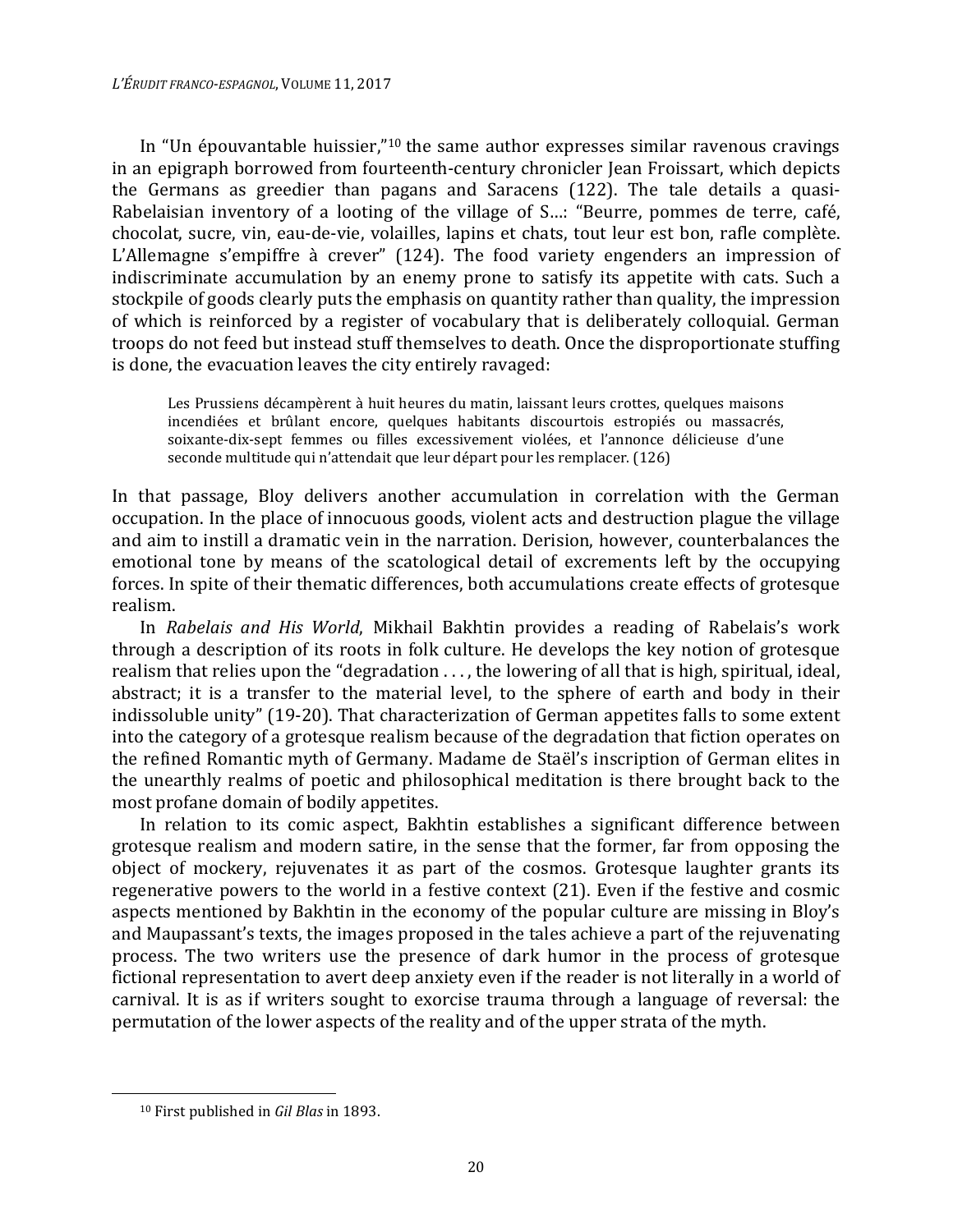In some occurrences, the degradation of the myth takes a more superficial aspect. In "La salamandre vampire,"<sup>11</sup> Bloy provides an explanation for the brutality of the Germans that relies on the resurfacing of atavistic instincts that connect them to the Visigoth tribe that ruined the Roman Empire. The narrator mentions a racial instinct that cannot be softened in spite of centuries of attempts at civilizing the populations. The reason is that Germans are forever children who understand neither the message behind physical discipline imposed on them by their leaders nor the cryptic babble of their philosophers, both because of a childlike psychology: ". . . la lourde puérilité de ce peuple allemand que la trique de tous ses maîtres et le bavardage de tous ses pédants ne put jamais assouplir" (230). Germans are defined by Bloy as a childlike race incapable of extracting itself from the muck of its barbaric origins.12 Later in the tale, the infantilization of the enemy enters into a relationship with the abovementioned animalization when the Prussians bury one of their youngest officers in a pig trough (238).

*Fin-de-siècle* tales relate the boundaries of human nature to the question of glance and appropriation. In some ways, humanity simply lies in the eye of the beholder, especially when expectations of atrocities create an unbridgeable distance from the opponent. In "La pipe de cidre,"13 Mirbeau gives a Prussian a death and burial so original that the reader is tempted to regard the victim as a museum specimen. The title of the piece is a direct reference to the barrel of cider in which the farmer Lormeau, on a sudden whim, has left the soldier to rest for seventeen years after murdering him during the first period of the invasion in 1870. Puzzled by his murderous action and motives, Lormeau confesses to the narrator: "Enfin je ne sais pas pourquoi… Je saisis ma fourche à deux mains, et de toutes mes forces, avec rage, je frappe l'homme… L'homme tombe… Et je l'achève en lui enfonçant ma fourche dans la poitrine… C'est drôle tout de même, ces choses-là…" (351). Such disclosure by Lormeau illustrates the primal inclination toward murder that Mirbeau sees as the blind driving force within every human being. <sup>14</sup> "La pipe de cidre" is no patriotic piece insisting on the misdeeds of invaders, but rather an illustration of the general ruthlessness of mankind, even regarding the collateral victims of a conflict.

Lormeau's confession offers an interesting twist to a plot that reminds the reader of the final one in Maupassant's tale "Saint-Antoine." In both tales, a farmer kills and needs to dispose of a German soldier. In his moment of inebriation, the farmer enjoys the fact that he deceived the Prussians and becomes proud of his resourcefulness. There is also the realization of how darkly comic his stratagem is, since the improvised disassembling and reassembling of a cider vat becomes the most astute way to conceal the corpse. It is with pride that Lormeau confesses: ". . . il y a un homme dans cette pipe-là, dans le cidre-là… un homme qui est gros… un homme, si tant est qu'un Prussien, sauf vot' respect, soye un homme, comme vous, comme moi, comme tout le monde…" (349). The hesitation of the

<sup>11</sup> First published in *Gil Blas* in 1893.

<sup>12</sup> Even so, Nolan notes that, at the time, "The traditional dichotomy of civilization and barbarism was turned on its head, and dynamic barbarism was now considered a force superior to decadent civilization in a world where the racial struggle for survival predominated" (26).

<sup>13</sup> First published in 1887 in *Le Gaulois*.

<sup>14</sup> See in "L'école de l'assassinat": "Le besoin de tuer naît chez l'homme avec le besoin de manger et se confond avec lui. Ce besoin instinctif, qui est la base, le moteur de tous les organismes vivants, l'éducation le développe au lieu de le réfréner . . ." (38).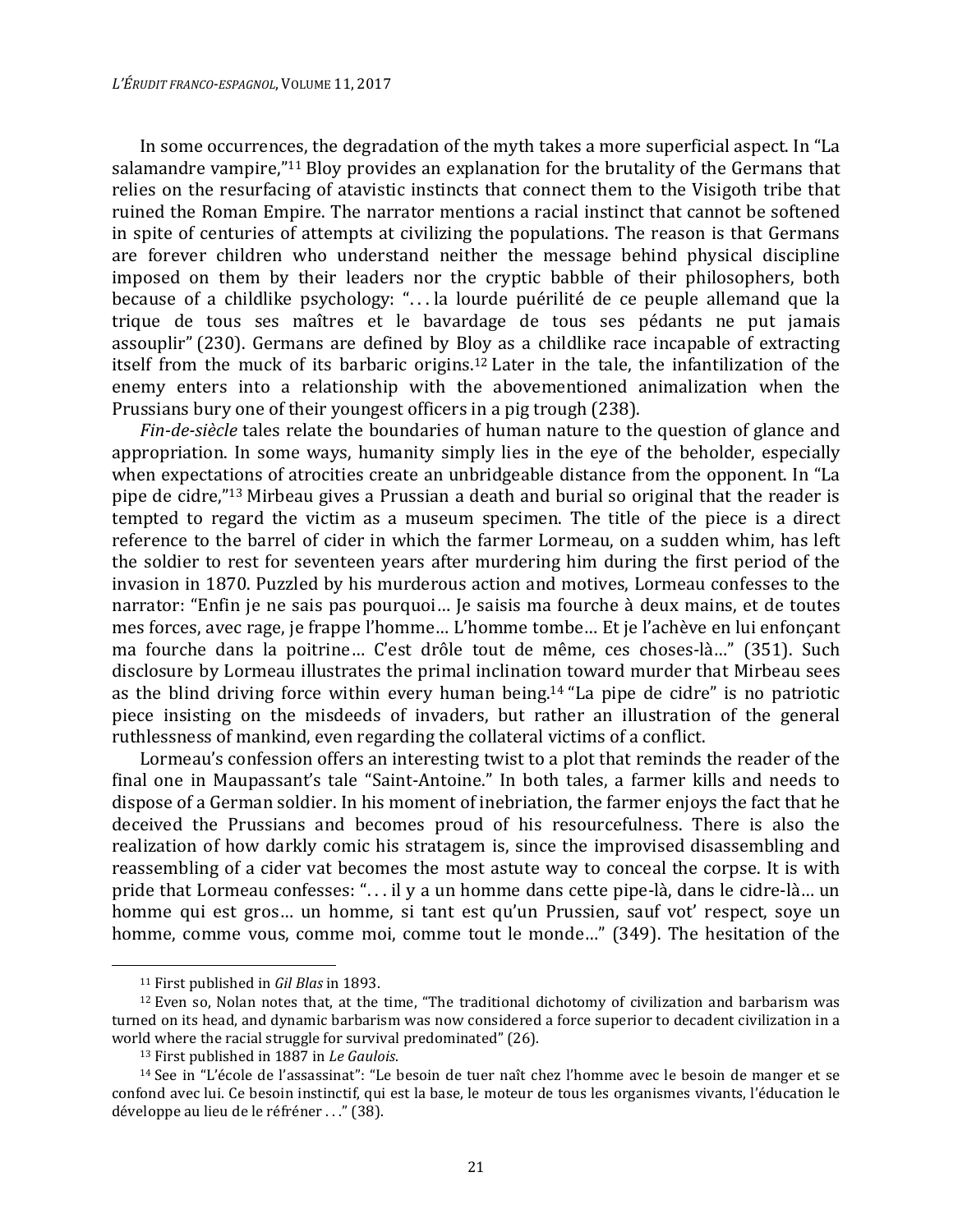farmer in front of the human nature of the Prussian soldier is significant as the reader enters the domain of science and social prestige. The soldier has become the subject of an experiment, and his preservation in alcohol transforms him into a specimen of a cabinet of curiosities so popular in the eighteenth century. Lormeau proudly holds on to his Prussian, as a collector would with a rare and exotic creature in formaldehyde.

Lormeau's excitement is concretely visible in the number of exclamations in his account of the event. The humorous tone prevails, as direct responsibility and lack of scruples seem to be in conflict in the mental space of the protagonist. The reader does not know whether the farmer regrets his action, because of his hesitation with respect to the human status of his victim. Derision eventually prevails when the referent of faith is desecrated and the grotesque resurfaces: "On ne pourra toujours pas dire que celui-là n'a pas été baptisé !" (350). Here, the grotesque element consists more of a mixture of lower and superior realities than of a direct mention of lower functions. That element becomes more obvious when the postman, ignorant of the whole story and invited by Lormeau to taste the cider, expresses *with all due respect* that the beverage slightly tastes of leather.

The reference to baptism is relevant to the clichés of Prussians as heirs of the hordes of heathens that spread across on the Roman world during the first centuries. In "Noël prussien,"15 Bloy refers to the Prussians as "hérétiques victorieux" (89). For that Catholic author, Germans cannot follow the path of civilization because of an inclination for evil practices dating back to the Reformation. Unsurprisingly, in a majority of tales of *Sueur de sang*, Prussians troops are accused of creating hell on Earth.

German troops are attacked for their lack of humanity when they perform atrocities sanctified in the name of God. In the tale "Noël prussien," the abbot Courtemanche has to absolve a group of kneeling cannibals (95). The association of the enemy with anthropophagic practices shows that Prussia breaks one of the supreme taboos in civilization. Such transgression is reinforced in " $\hat{A}$  la table des vainqueurs,"<sup>16</sup> when a German general accidently eats the heart of his son, cooked by a French woman to avenge her loss. The subsequent reaction from the officer is totally unexpected: "Il se mit à rire doucement…, très doucement…, *gute französische Küche !* PONNE GOUISSINE FRENTZÈSE !" (108). Satanic laughs put a darker veil on the grotesque depiction of the Germans seen so far.

Grotesque realism is articulated around a vertical axis of representations. Yet, the opposition of the French to the Germans is also manifest on a horizontal axis that carries the symbolic opposition attached to physical characteristics. In "La mère Sauvage"17 by Maupassant, the eponymous widow is hosting four Prussians soldiers when she receives a letter announcing the death of her son on the front line. The contrast between her son and the four guests is all the more notable as it crystalizes her hatred: "C'étaient quatre gros garçons à la chair blonde, à la barbe blonde, aux yeux bleus, demeurés gras malgré les fatigues qu'ils avaient endurées déjà, et bons enfants, bien qu'en pays conquis" (1219). Their blond hairiness, plumpness, and pale complexion—almost pig-like in appearance strike the reader as a provocation for the mother whose son has antithetic physical

 $\overline{a}$ 

<sup>15</sup> First published in *Gil Blas* in 1892.

<sup>16</sup> First published in *Gil Blas* in 1893.

<sup>17</sup> First published in *Le Gaulois* in 1884.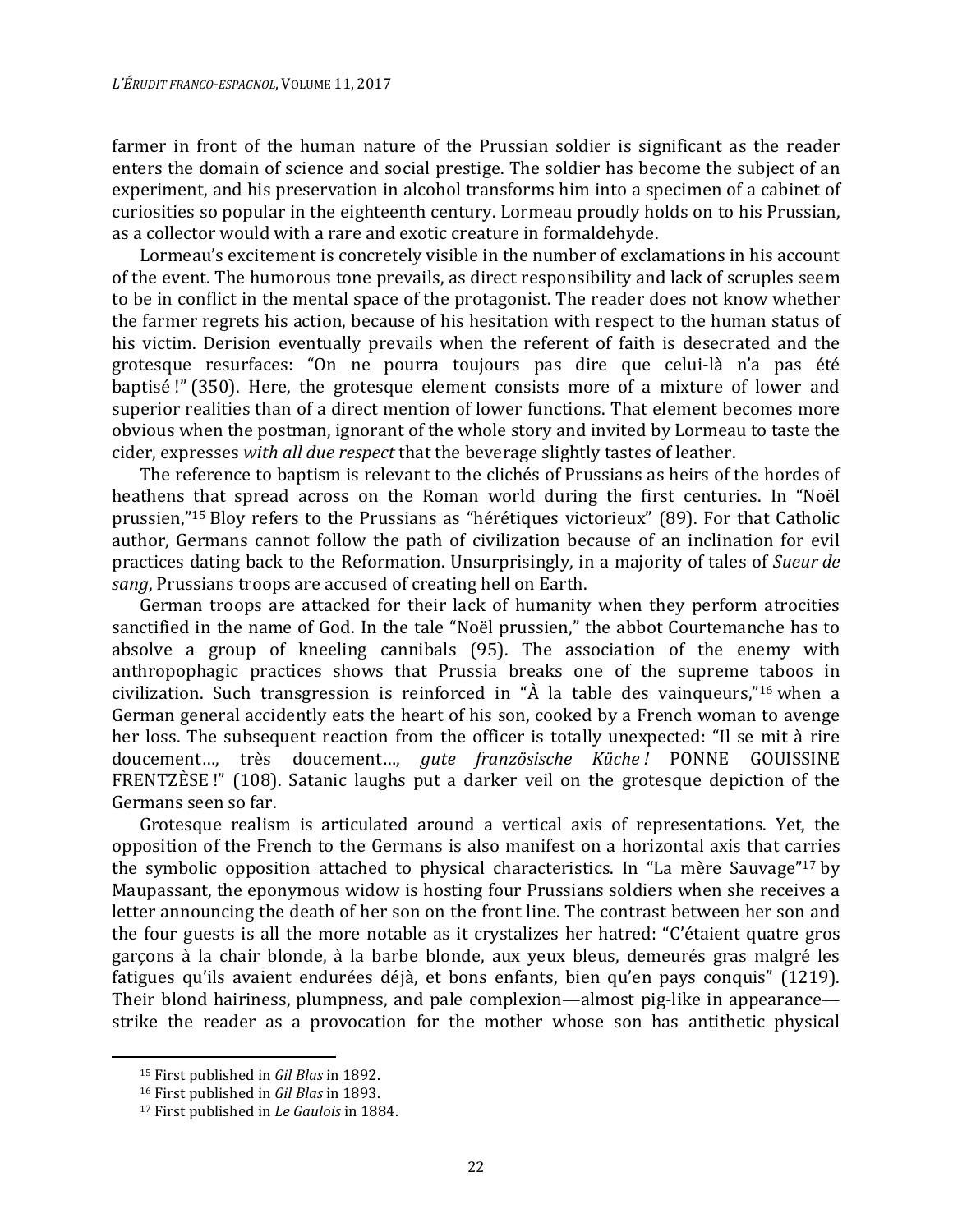characteristics: ". . . au nez crochu, aux yeux bruns, à la forte moustache qui faisait sur sa lèvre un bourrelet de poils noirs" (1219). Everything in the description contributes to contrast the two youths.

German tones are ominous. On several occasions, blue is mentioned in regard to the eyes of the enemy,18 which could simply be a common anecdotal trait, if it were not also a symbolically rich link with Germania and with Germany. In a fascinating book dedicated to the color, Michel Pastoureau explains that blue has historically been associated with barbarians in both the eyes and on the body. Caesar mentions, for example, in *The Gallic Wars* that Germanic tribes used to paint their bodies blue to intimidate their enemies. Blue eyes were moreover associated with depravity and barbarism.

Of course, the symbolism of the color blue in the Western world has evolved over centuries. Among Romantics, the tint acquired several positive qualities: active, warm, and full of light. It enjoyed growing popularity in Germany in emulation of Goethe's *Werther* (Pastoureau 121). The phenomenon spread over the Germanic realm, and blue turned into a crucial color during the nineteenth century in fashion, art (with the new blue of Prussia), and politics. That said, in the French unconscious, the color seems to have kept its intimate ties to the Germanic world. The tales centered on the war of 1870 contain numerous allusions to the color blue, especially in the eyes of the opponent, as if they expressed a blend of dreamlike melancholy and cold brutality. For instance, in "Mademoiselle Fifi,"<sup>19</sup> the description of Major von Kelweingstein follows such a direction: "Il avait des yeux bleus, froids et doux, une joue fendue d'un coup de sabre dans la guerre d'Autriche . . ." (386). The dreamlike light carried by blue eyes seems to bear a mysterious message, as it conceals brutality behind apparent softness.

The issue of German humanity goes beyond simple physicality when French writers put the emphasis on the dynamic of the occupying troops. In that respect, Prussian troops are seen in a contradictory manner. On the one hand, they are a dark horde ("masse noire" ["Boule de suif" 84]), a disorganized swarm falling like a plague on France. On the other, they are invading waves ("flots envahisseurs" ["Boule de suif" 84]), an overwhelming and unstructured mass of assailants. Those metaphors, stamped with the force of natural phenomena, create a mixed effect of anonymity, disorganized profusion, and overwhelming force in the rendering of the enemy.

The discipline and order of the Germans, however are regularly appended to the collection of Prussian stereotypes. In Maupassant's "Boule de suif" (1880), the contingent that takes possession of Rouen displays "inflexible discipline" (86). Earlier in the tale, troops translate that discipline into harsh rhythmic music: ". . . l'armée allemande arrivait, déroulant ses bataillons qui faisaient sonner les pavés sous leur pas dur et rythmé" (84). Discomfort among the French for a perceived mechanical contamination transpires in such aversion for German discipline; the troops are not only organized, but they also reveal an absence of free will, which makes them behave like puppets.

A contradiction in the depiction of the invaders prevails, since in the German army, automated discipline and natural disorder coexist. In that dual character of an artificial and

<sup>&</sup>lt;sup>18</sup> For example in "Mademoiselle Fifi" (386), "Saint-Antoine" (773), and "La mère Sauvage" (1219) by Maupassant.

<sup>19</sup> First published in *Gil Blas* in 1882.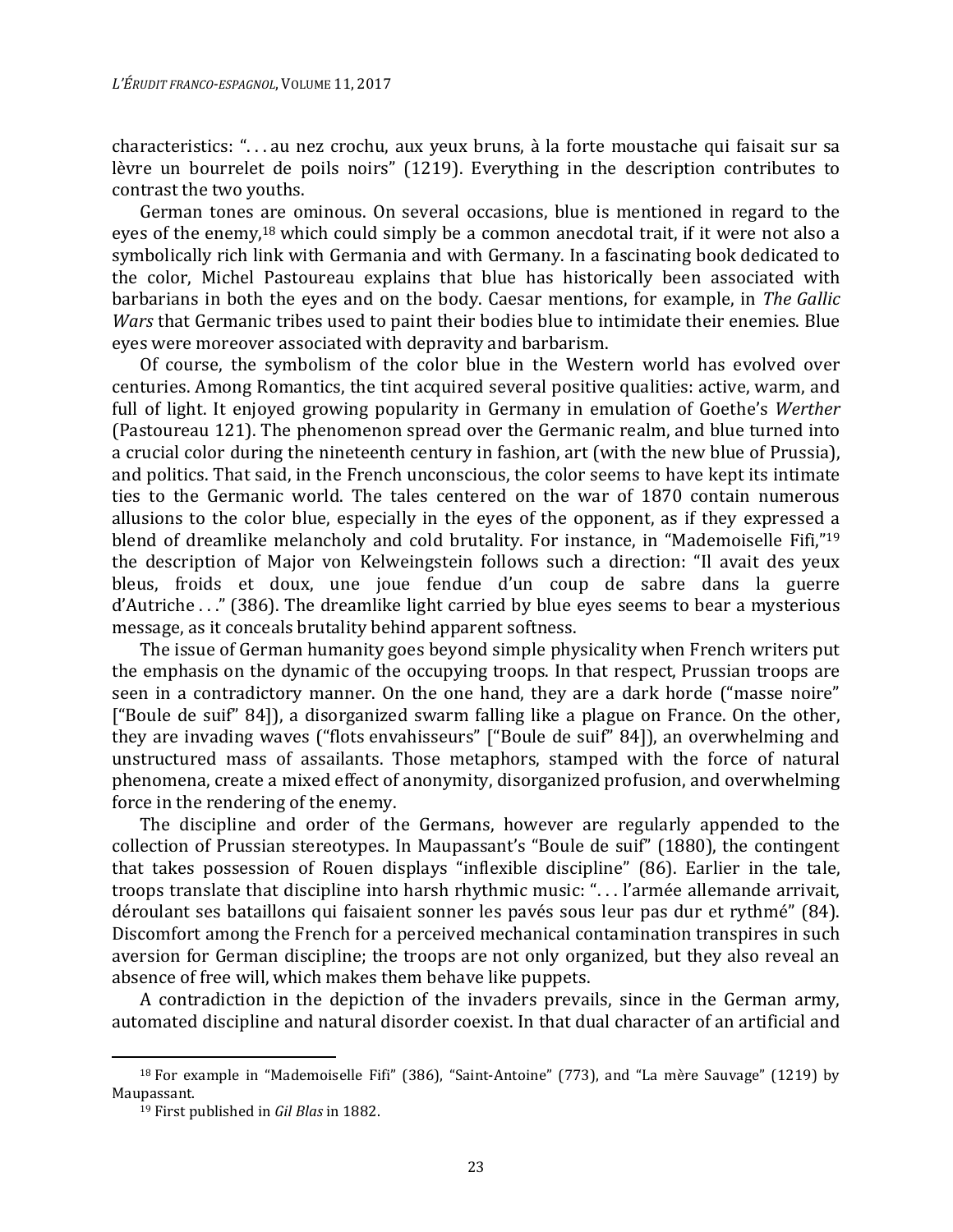natural catastrophe, it is moreover the perception of unwavering Germanic determination that frightens the French. Questioning humanity in their former enemies starts with the belief in life as an exercise of freedom and spontaneity in the individual.<sup>20</sup> Such an impression also explains why Prussian soldiers are often represented as ruthless and cruel. It is as if their psychology excludes all conscience in action and is hinged on a perfectly oiled mechanism. In "Mademoiselle Fifi," average soldiers are described as automatons: "Comme on grattait à la porte, le commandant cria d'ouvrir, et un homme, un de leurs soldats automates, apparut dans l'ouverture ..." (386). Officers do not receive greater appreciation since Mademoiselle Fifi, the destructive Prussian officer and future victim of a prostitute, is described as "violent comme une arme à feu" (386). A warrior described as being as violent as a firearm is a mere extension of his tool and definitely not a morally responsible human being.

What French writers offer in their depictions of German opponents is fundamentally a confrontation with inhuman brutality, not only because of an active animalistic behavior, as shown above, but more as a consequence of a purely mechanical interiority. If Prussians burn, kill, rape, and destroy, it is because their inner selves are hollow except for a ravaging mechanical force. Such an opinion might raise questions among the French about the reasons for their defeat at the hands of brainless automatons. An answer to such questions emerges in Bloy's tale "Bismarck chez Louis XIV"21: "L'orgueil national ne pouvant admettre que la France ait été vaincue par de simples brutes, on s'est trop facilement habitué chez nous à considérer en Bismarck un individu colossal, d'une ampleur de génie quasi surhumaine" (208).

Such personal genius nonetheless hardly extends to all German people. According to Hugo, for instance, France alone projects the radiance of human spirit and grandeur of civilization. The victory of Germany appears as an aberration difficult to accept in terms of its geopolitical implications in Europe, one that can be sanitized only in the realm of ideas. For Hugo in *L'année terrible*, it is France's responsibility to enlighten Germany, since the new empire is in awe of its republican victim: "Belluaire imbécile entré chez un esprit, / Il est la bête. Il voit l'idéal qui sourit, / Il tremble, et n'ayant pu le tuer, il l'adore" (72). Hugo's understanding of the new situation between France and Germany follows the paradigm of the enraptured victor. Since the French cannot agree to the total triumph of brutish force, a change of the rules of the conflict after the fact may favor cultural success over military victory.

Such triumph logically starts in fiction, with the sympathy borne by a conqueror's acknowledging that the conquered land has something to teach in terms of values and civility. The narrative voice in "Boule de suif" details with sarcasm the expectations of the French population caught in a game imposed by their German guests: "Dans beaucoup de familles l'officier prussien mangeait à table. Il était parfois bien élevé, et, par politesse, plaignait la France, disait sa répugnance en prenant part à cette guerre" (85). Maupassant indirectly answers Hugo in this tale by showing the absurdity of placing civility as an

<sup>20</sup> In a sense, German troops illustrate an effect of "mécanisation de la vie," which Henri Bergson mentions in *Le rire*. The consequences of this process can be comic or tragic depending on the context, but what they lead to is a surrender of what makes humans really human, that is, freedom.

<sup>21</sup> First published in *Gil Blas* in 1893.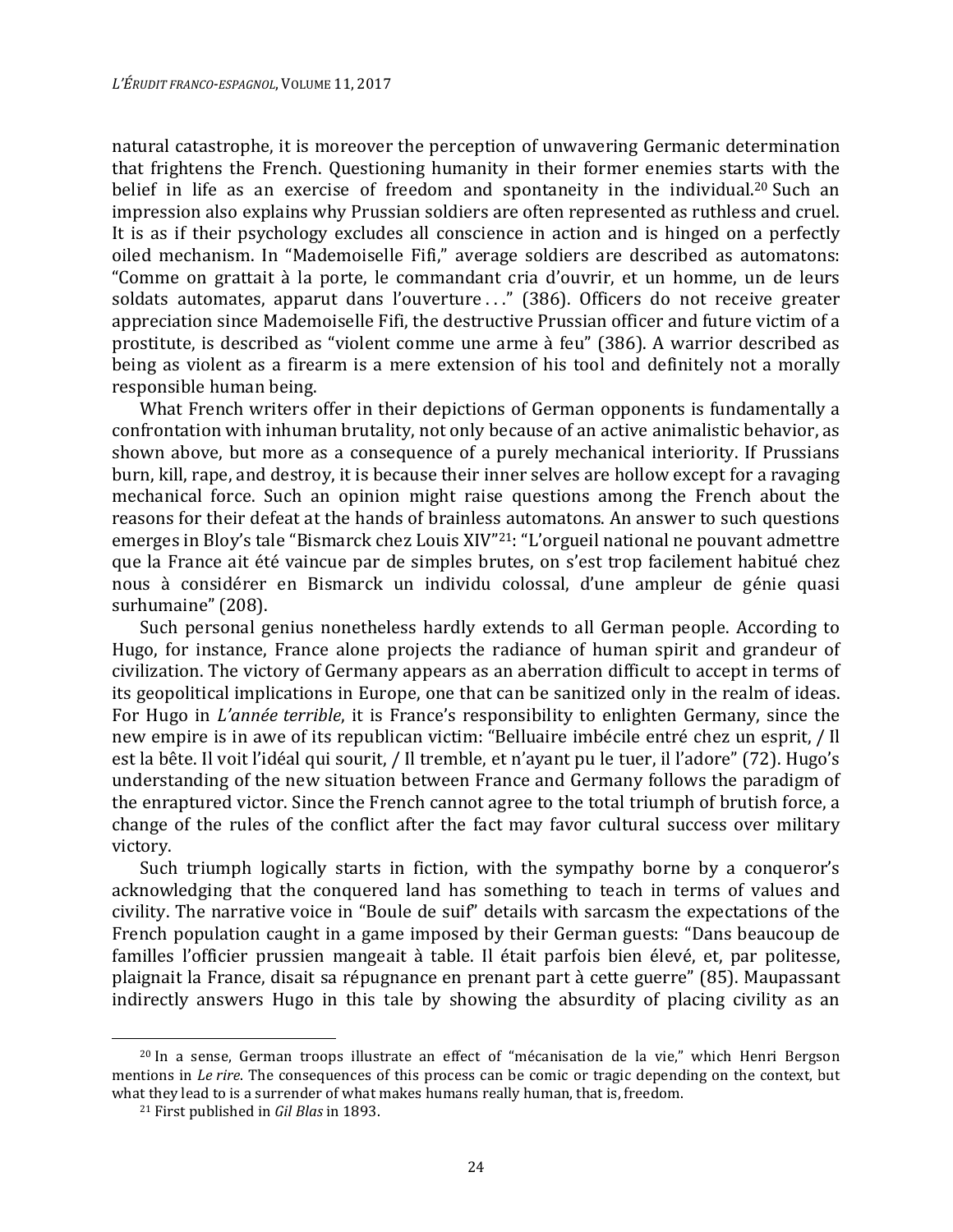essentially French virtue on a pedestal, when its importance in a context of war is purely anecdotal.

Another significant example of the German troops' being evaluated in the light of a French system of values is their general mastery of the vernacular language. Irrespective of the actual truth of a general poor use of French by the Prussians, such an assessment reveals much more about the relationship of the French to their own language than about the ability of their opponents. The tale titled "La dernière classe"22 by Alphonse Daudet is meaningful with respect to the *génie de la langue*. The story consists of a report made by a young Alsatian of his last day of class in French following the integration of Alsace and Lorraine to the Reich and the adoption of German as the official language. His teacher, M. Hamel, conducts a final mission of resistance during his last lesson of French grammar. Behind the obvious *pathos* added to the story, an opinion stands out that is shared at the time by a large number of French citizens: "... M. Hamel se mit à nous parler de la langue française, disant que c'était la plus belle langue du monde, la plus claire, la plus solide : qu'il fallait la garder entre nous et ne jamais l'oublier . . ." (16). All of those intrinsic qualities of the French language do not appear as a revelation, since French was the international language of the eighteenth century and dominated part of the following one. What is meaningful, however, is the assumption of the sacrosanct nature of the language. After Berlin's *diktat* to impose German over French in the annexed provinces, French writers retrospectively waged a war on the linguistic battlefield where an interaction takes place between civilians and troops.

The equation between linguistic expertise in French and the alleged level of civilization is, at this point, not difficult to establish. The well-known etymology of *barbare* dates back to antiquity, when the by-product of an onomatopoeia expressing a vague babbling, *bárbaroi* designated individuals who could not speak Greek. During and after the war of 1870, the French also call the Germans "barbares" inasmuch as their use of French was deemed inappropriate. This certainly explains why a number of German soldiers of the tales appear ridiculous when pronouncing French in a guttural manner, or worse, frightening when speaking a foreign language that no civilian understands. The native fetish for language manifests through mockery: "Bas chôli, ça… Bas chôli" (44) says a Prussian officer to express his disapproval to the child Stenne in Daudet's "L'enfant espion." In "Boule de suif," in spite of his bad manners, the officer is an educated man, whose linguistic ability does not exclude some stiffness: "Il invita en français d'Alsacien les voyageurs à sortir, disant d'un ton raide : « Foulez-vous tescentre, messieurs et tames ? »" (98). Internal communication among the German troops is otherwise qualified as incomprehensible "baragouin" or "charabia" usually shouted by authoritative voices.

The military retains no exclusive privilege regarding the ridicule attached to the German language in the tales. The character of Otto de Schwanthaler, a painstakingly articulate scholar, incurs the ridicule of satire for the opposite reason than for his fellow citizens of the army. In Daudet's "La pendule de Bougival,"23 the educated German world is the target of mockery for the clumsiness and long-windedness of its idiom, the pompousness of its prose, and the triviality of its objects of study. The narrator of this war

<sup>22</sup> First published in *Contes du lundi* in 1873.

<sup>23</sup> First published in *Contes du lundi* in 1873.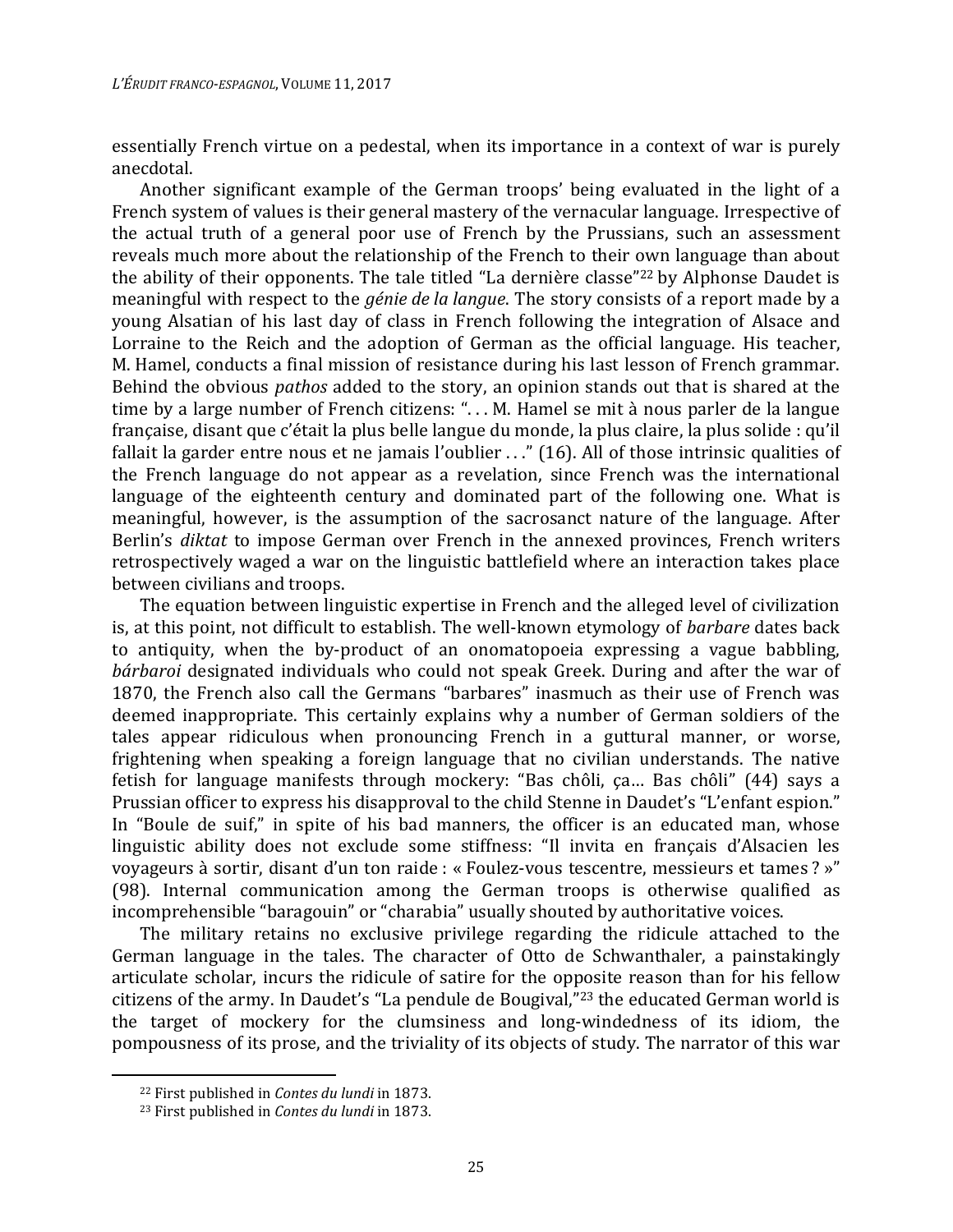tale describes the meticulous transportation of a Parisian clock to Bavaria, where the object wreaks havoc with the meticulously regulated lives of the denizens of Munich. The artifact also whets the scholarly interest of Schwanthaler who decides to expose in a study how the clock reflects the congenial lightness and unreliability of the French. His essay titled *Paradoxe sur les pendules* includes the following abstract:

... étude philosophico-humoristique en six cents pages où il est traité de l'influence des pendules sur la vie des peuples, et logiquement démontré qu'une nation assez folle pour régler l'emploi de son temps sur des chronomètres aussi détraqués que cette petite pendule de Bougival devait s'attendre à toutes les catastrophes, ainsi qu'un navire qui s'en irait en mer avec une boussole désorientée. (80)

The satire of German academia resorts to a French translation conveying the verbose pedantry and pompousness of academic German. For Daudet, that trait certainly implies that Germans cannot express themselves regarding any topic without using heavy rhetorical artillery, as they do on regular battlefields.

Satirical representations deal with human types, since they are more readily available to convey a comic potential. Regarding the depictions of German troops during the two decades after the war of 1870-71, Nolan writes, "The absence of a well-defined individual character contrasted, of course, with the heroic French soldiers and civilians who were forced to submit in the face of the overwhelming human, or subhuman, flood" (30). I agree that descriptions of the foreign soldiers remain vague and provide readers with human types. In my view, however, such a situation is not as exclusive as it originally seems, since the French characters also illustrate types—for example, the sly Normand farmer, the hypocritical *notable*, or the spunky prostitute. In addition to that balance, short fiction also follows an imperative of length. The briefness of the pieces pushes toward impromptu caricatures when it comes to psychological portraits, for obvious reasons of format. The main axis followed by those caricatures of Germans, as I have shown, mixes Romantic lines with rougher touches coming from an older tradition through a process of grotesque degradation. Since the depictions of Germans are almost all negative or distant in *fin-desiècle* fiction, the question does not primarily lie in how objective or accurate they are, but rather in what they say about the French themselves. The nature of a foil is indeed to provide, one touch at a time, a definition of one's own identity, even if it comes through exaggerated traits of fictional characters.

Such depth in an encounter with the former enemy was simply not possible at the time, because of the primary urgency to redefine an identity in crisis. The short stories published in the press serialized the characters. Decades after the Second World War, those encounters took place in literary formats that allowed more insight. Novels such as *Suite française* (2004) by Irène Némirovsky or *Le silence de la mer* (1942) by Vercors, to name only a few, afforded more space for an actual experience of desire or rejection of invaders, and the substance of the characters benefited from the variety of emotions at play, thereby giving more space for Germans to exist in French fiction.